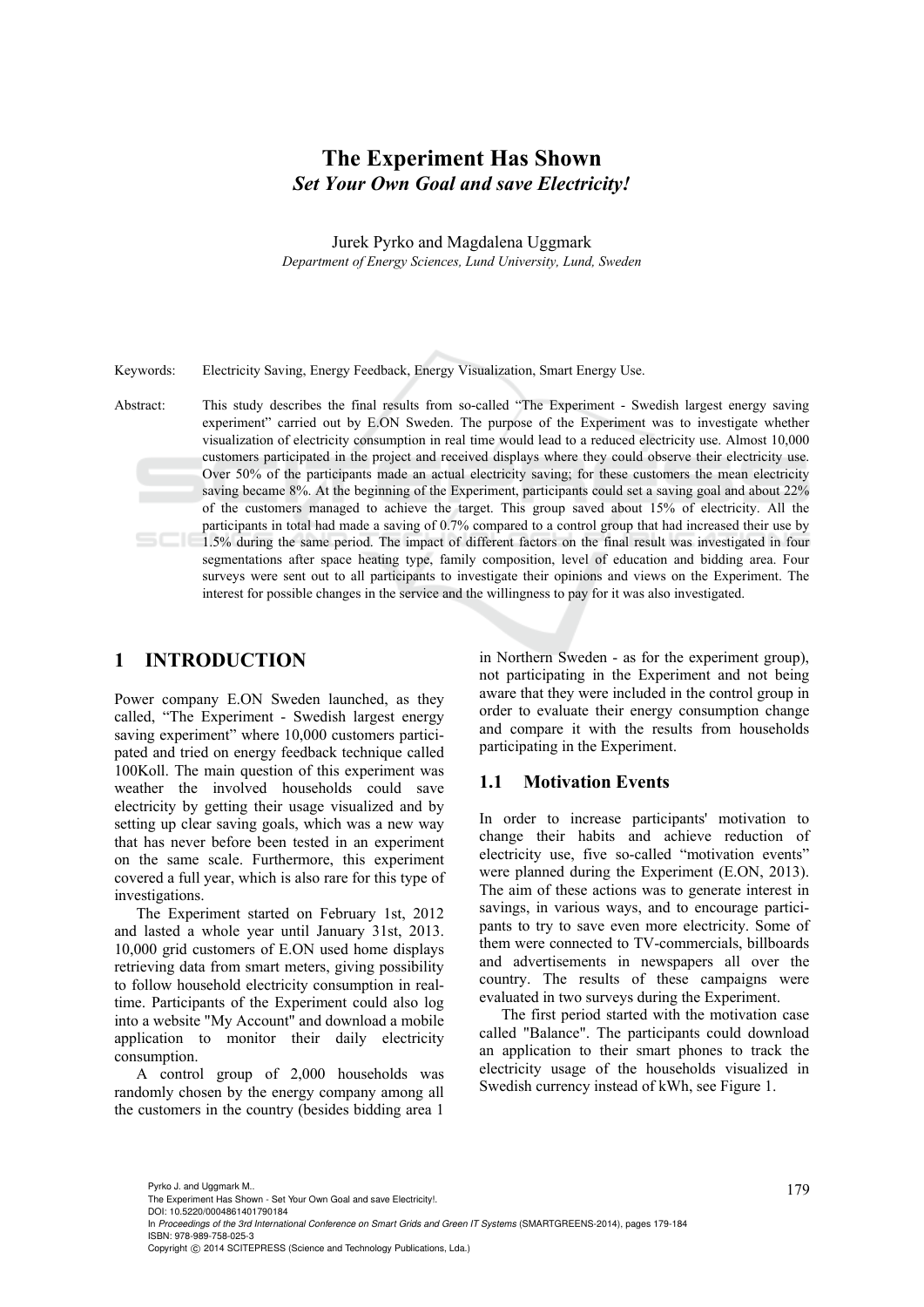

saving tips. The best of them were later rewarded with prizes and some saving tips were illustrated in a playful manner by cartoonist Henrik Lange (see Figure 3) and in humoristic TV-advertisements.



Second period was called "Neighbour Feud" and was a game between neighbours. 5 families in the neighbourhood could compete with each other to see who was able to save the most of electricity during the game, see Figure 2.



Figure 2: The "Neighbour Feud" on a smart phone display.

Then, the "Carrot" was a period during the Experiment where the households could send in their

Figure 3: Example of energy saving tips from the motivation booster Carrot - The Anonymous Energyholics. (Text: Change your behaviour! "Hej! My name is Gustav and I don't turn the light off when I leave a room.")

After that, during the autumn 2012, the fourth motivation case called "General" started. Through a special app, downloaded from the Experiment's website, daily reminders were sent of things possible to do and with inspiration and challenge to do even more savings - much like a personal "energy coach", see Figure 4.

Finally came the "Bongo", a small creature who appealed to the Experiment participants' empathy being very sad and feeling sick if the family members did not save electricity, see Figure 5.

The boosting period that was most appreciated by the participants was the "Balance". They felt that it helped them the most with their electricity saving efforts.

The overall interest was quite low for all the motivation cases. During the interviews it was revealed that some people felt that motivation cases were a bit bizarre in an otherwise so important and serious subject as energy saving. One participant also pointed out the contradiction in messages in the game "Neighbour Feud". The more the family saved, the greater became the house and at last it could end up with a helipad on the roof of this already very spectacular building.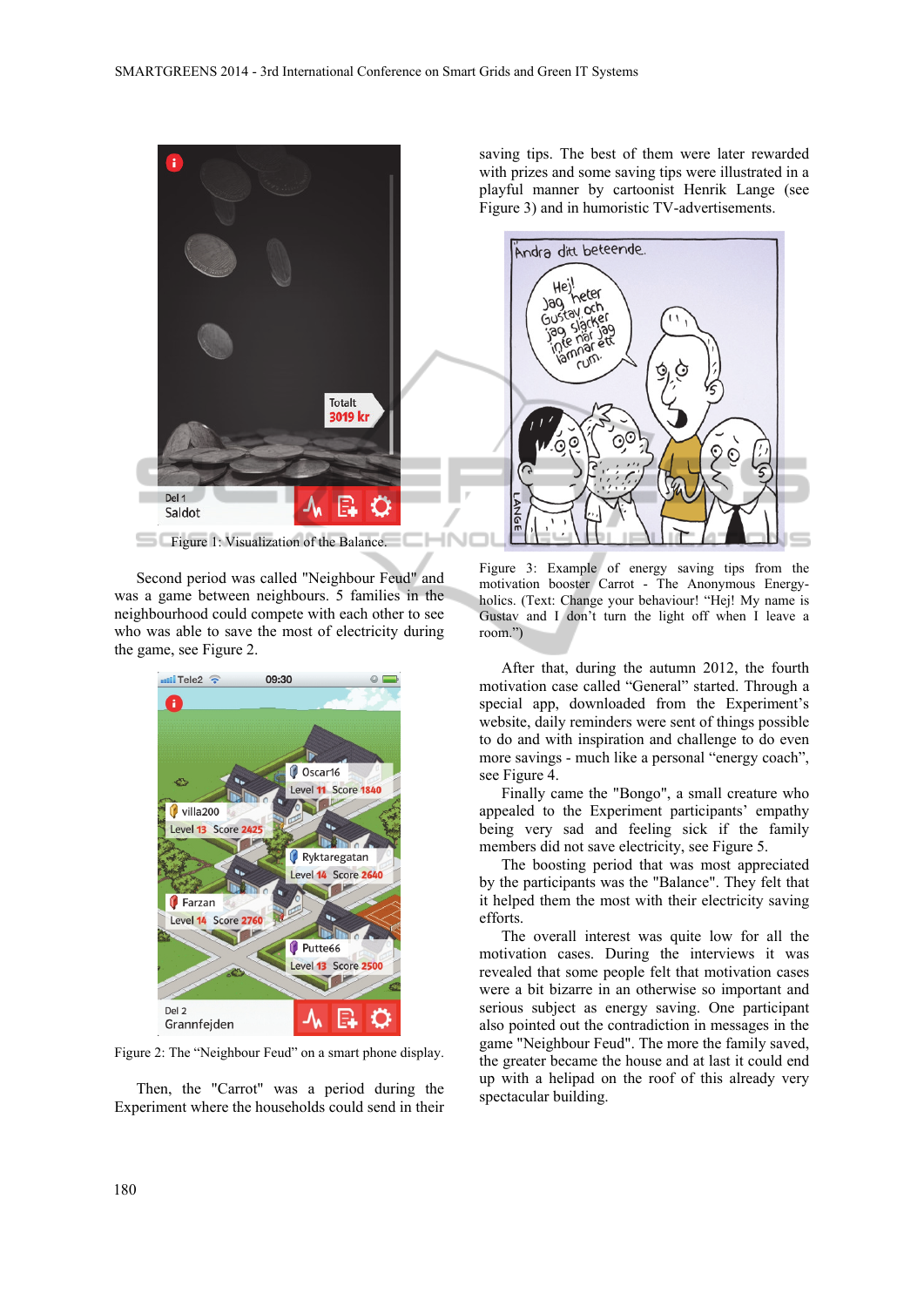

Figure 4: Motivation booster "The General". (Text on the display says: "Not bad! I've checked your electricity use and it's sinking. Is there something more you can do to lower it further? Think really carefully now!"). IN



Figure 5: "Bongo" on a smart phone display.

### **2 METHODS OF EVALUATION**

The scientific evaluation of the whole Experiment was carried out at the Department of Energy Sciences at the Lund University and reported in three publications (Andersson and Larsson, 2012),

(Taimor and Hols, 2013), (Uggmark, 2013).

Electricity consumption during one calendar year (Feb 1, 2012 - Jan 31, 2013) was compared with equivalent period 2011-2012. Monthly electricity consumption data was collected and analysed for each household showing how the electricity consumption had changed compared to previous year. For electrically heated households the data was corrected for outdoor temperature variations.

A particular methodology was developed by the authors to calculate electricity savings. The percentage of electricity used for space heating was calculated as a difference between electricity use during winter (October -April) and summer (June-August) months. Degree-days values were obtained from the energy company and processed before they were allotted to the households.

Four web-based surveys and an interview study with limited amount of households were conducted during the Experiment in order to examine how the participants experienced different aspects of the Experiment - from technology to engagement. The content and structure of each survey was designed in cooperation with representatives from the energy company. The responses from the questionnaires and the facts about participants of the Experiment were put together to enable the segmentation of different test groups. Statistical tests were then performed to ensure that any differences between groups were significant and not just a coincidence.

Some specific conditions for participation in the Experiment were required:

- 1. the household should be a customer of E.ON;
- 2. the participants lived in single-family houses;
- 3. the electricity use was at least 10,000 kWh per year (which usually means for Swedish conditions that electricity is used both for space heating and household needs).
- 4. the household should decide an electricity saving target for the coming year (from 1 to 25%).

Totally, over 8.000 households participated actively in the Experiment. Unfortunately, as the analyses showed later, about 800 of them had electricity use below 10,000 kWh per year.

Annual electricity consumption (between February 1, 2012 and January 31, 2013) was compared with equivalent period year before (February 2011 - January 2012).

Because of the weather-related changes in heat demand, the evaluation of electricity savings from one year to another has to consider how the outdoor temperature differ between the two years. The space heating data was corrected for outdoor temperature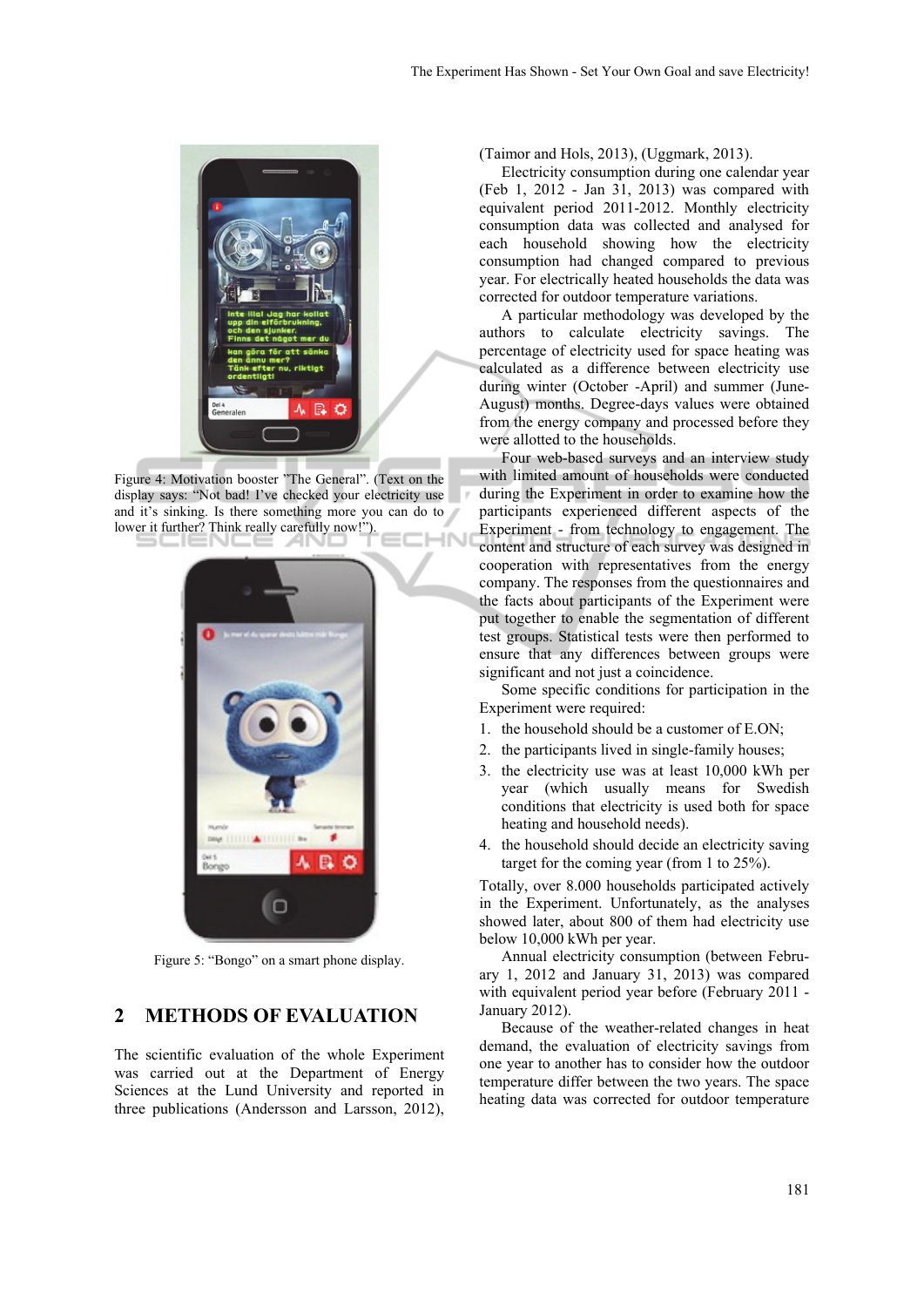variations for all electrically heated households (direct resistive heating, electric furnaces or heat pumps).

In this way, the electricity savings were defined as temperature corrected difference between the year of the Experiment and the year before.

The methodology used for temperature correction was developed by one of the authors and is presented in detail in the final report (Uggmark, 2013).

The method used was based on degree-days for each geographical location and on the assumption that the electricity use during the summer months (June to August) might represent the use of electricity for household purposes and tap hot water preparation. This electricity was assumed as constant over the year. In this way the energy consumption was only adjusted for the part of electricity used for space heating.

Four web-based surveys were conducted during the Experiment with responses according to a 6 grade Likert´s scale. The content and structure of each survey was designed in cooperation with the staff from the energy company. The responses from the questionnaires and the facts about households were put together to enable the segmentation of different experiment groups. Each question was evaluated and the level of "belief" or "scepticism" was calculated.

Statistical tests were then performed to ensure that any differences between groups were significant and not just a coincidence. Kruskal-Wallis test and Chi2-test were used to examine the significance of the response results (significance level 0.05).

### **3 RESULTS**

#### **3.1 Electricity Savings**

The final result of the Experiment is based on 8,040 participating households. At the beginning of the Experiment, the participants were asked to decide the electricity saving target during the coming year. Of these who actively participated, about 23% achieved or exceeded their stated energy saving targets. This group saved about 15% of electricity.

Of the remaining active households, about 34% saved electricity but stayed below their saving targets. About 43% of the households even raised their consumption, in some cases as much as by 70%.

Somewhat over 50% of the households who participated in the Experiment made some electricity

savings (>0) compared to the year before. Their average savings were of 8%.

The group "Active households" comprises households participating actively in the Experiment by answering surveys (3985 households). This group as a whole saved 1.68% of power. In this group, totally 2,203 households saved 8.40% of the electricity. Those who reached their targets within this "active" group (886 households) saved 14.88%, see Table 1.

The analysis made with the same criteria for the Control group (2,000 households) showed that this group, on average, increased its use of electricity by 1.50% during the same period.

The fairly similar result was identified for those participants of the Experiment who did not put up the saving targets (about 4,000 households) in the beginning of the Experiment. This group had also increased the electricity consumption by 0.2%.

|                  |  |  |  | Table 1: The final energy savings in the Experiment |
|------------------|--|--|--|-----------------------------------------------------|
| (Uggmark, 2013). |  |  |  |                                                     |

|                                               | Total electricity saving<br>$(+values = saving)$ |               |  |  |
|-----------------------------------------------|--------------------------------------------------|---------------|--|--|
|                                               | Experiment<br>group                              | Control group |  |  |
| All households                                | $0.74\%$                                         | $-1.50%$      |  |  |
| 'Active' households                           | 1.68%                                            | $-1.50%$      |  |  |
| 'Active hh' who<br>'Saved power'              | 8.40%                                            | 8.33%         |  |  |
| 'Active hh' who<br>'Reached saving<br>target' | 14.88%                                           | <b>NA</b>     |  |  |

To investigate closer whether different groups among the participants had better (or worse) electricity saving results compared to the others, four segmentations after "space heating type", "family composition", "level of education" and "bidding area" (there are 4 such areas in Sweden) were made.

The most noticeable result from the segmentations was that bidding area 4 (Malmö) in the south of Sweden, usually having higher electricity prices, had the highest saving of 2% and that bidding area 3 (Stockholm) made a significantly lower savings. Households within bidding area 2 (Sundsvall) actually increased their use of electricity with approximately 0.6%.

#### **3.2 The Participants' Experiences**

To collect and evaluate participants' opinions on the Experiment, four surveys and an interview study was made. Surveys were sent out to all participants to investigate their own opinions on for example the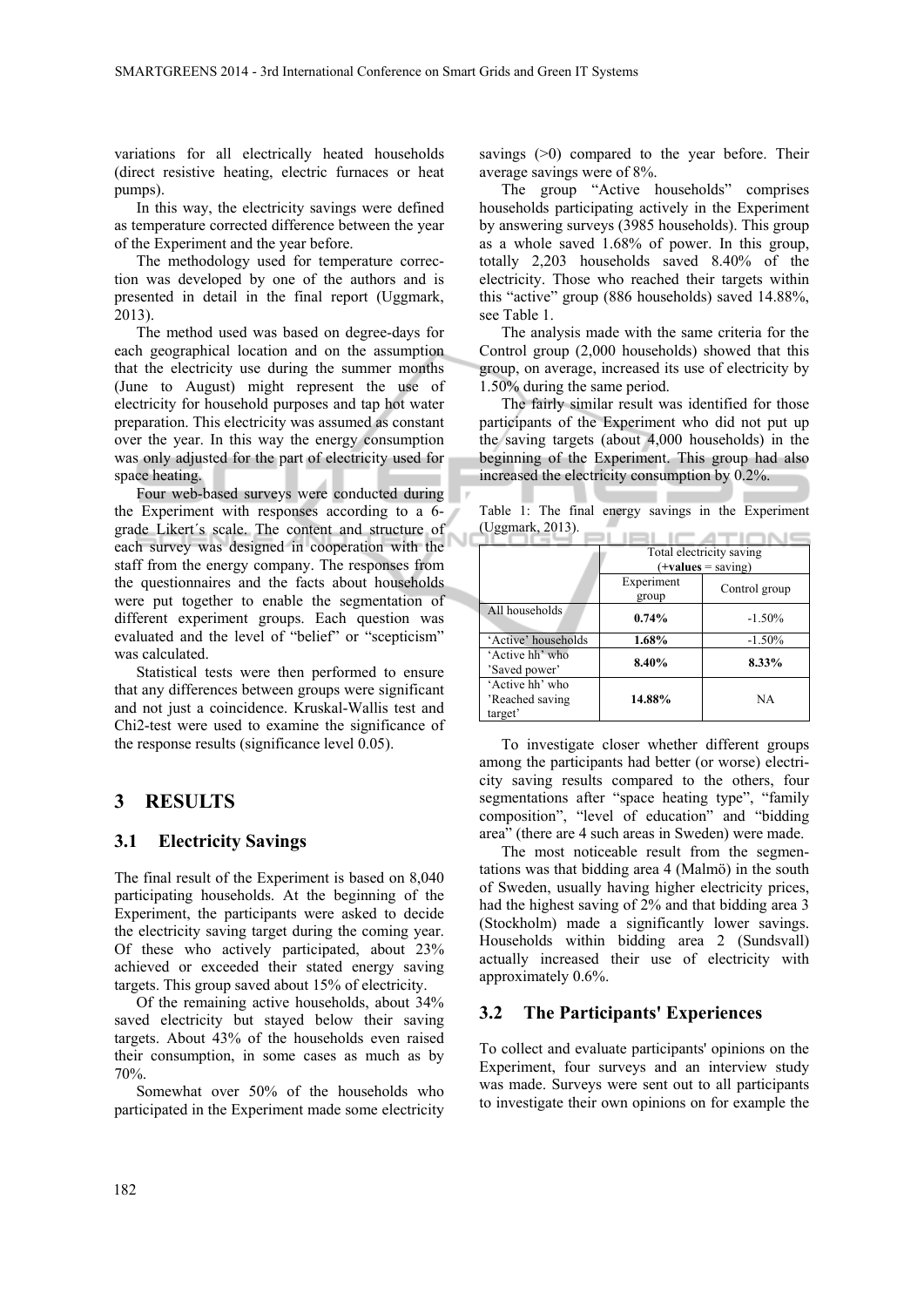motivation cases and to study their views on the Experiment. The interest for possible changes was also investigated to see what could make the service more attractive and so was also the willingness to pay for the service. The survey ended with a question whether the respondents could consider participating in an interview. 18 respondents were later contacted for a short interview so that some questions could be investigated further.

It appeared that many participants were very positive about the Experiment. Most of the households felt that they would benefit from the equipment in the future and would be very disappointed if the service disappeared.

In addition, slightly more than half of the households were willing to pay for the service. Families with children and those who had reached their saving target were in slightly higher extent willing to pay. Not surprisingly - those who reached their electricity saving target probably had a more clear view of the benefits.

However, it was quite noticeable that many households participated in the Experiment not because of a possibility to save electricity and money. Many of them were also very interested in keeping an eye on their own everyday electricity use. For many households it was the most important argument. Another example of the reason to participate in the Experiment was the possibility to be able to see that the electricity bills were correct. Yet another one was, for example, the possibility to remotely watch that everything worked properly in the summerhouse.

The interest in the motivation cases was proved not to be very large however "The Balance" was considered to be the motivation case that had helped most participants to save electricity.

Finally, an inquiry was made to see how Facebook had been used during the Experiment and what kind of saving tips that had been submitted during the motivation case period "Saving tips". Most of all Facebook was used for technical support and other questions but the interest for this platform soon declined.

*Technical Measures.* The Experiment had influenced many participants to make small changes in their homes like switching lighting to more energy efficient but several families had also made major changes, such as changing heating systems or installing new white goods.

Approximately 66% of the participants answered that they had carried out different technical measures during the Experiment in order to save energy (Taimor and Hols, 2013).

The responses also indicated that performing technical measures was preferred rather than change of the behaviour. Participants also seemed to use the real-time display 100Koll a lot to ensure that the measures they had undertaken really resulted in energy savings.

*Behavioural Changes.* About 73% of the participants said in the surveys that they had changed their behaviour as a way of achieving energy savings during the Experiment (Taimor & Hols, 2013).

Again, the answers indicated that the participants made bigger steps in behavioural adaptation than they would if they were not involved in the Experiment.

The survey answers indicated also that the behavioural changes in the households did not affect the indoor comfort or family's living standard. Some respondents mentioned however that the most negative impact of the measures was reduction of the indoor temperature.

Respondents also indicated that both their partners and children often changed their energy related behaviour during the Experiment.

*Usability of the System.* Although one-third of survey respondents strongly agreed with the statement that they only had few problems with the feedback system during the Experiment, many households used the opportunity to submit open answers about the problems they experienced. At least one-third of these comments indicated that the equipment did not work correctly. Sensors reading electricity consumption often lost contact with the display. This means that nearly 20% of the households had this problem. This might also have affected the results of electricity savings shown on the website because the estimation of electricity consumption made by the company was based on these readings.

Many participants stated that their knowledge about household electricity consumption increased due to the visualization and feedback.

*Possible Improvements.* Some improvements and new options added to the service would, according to the participants, additionally increase the value of the service:

- better contact between devices,
- automatic updating of electricity price,
- more smart plugs for measuring individual outlets,
- possibility of measuring the consumption of fixed appliances e.g. heat pump,